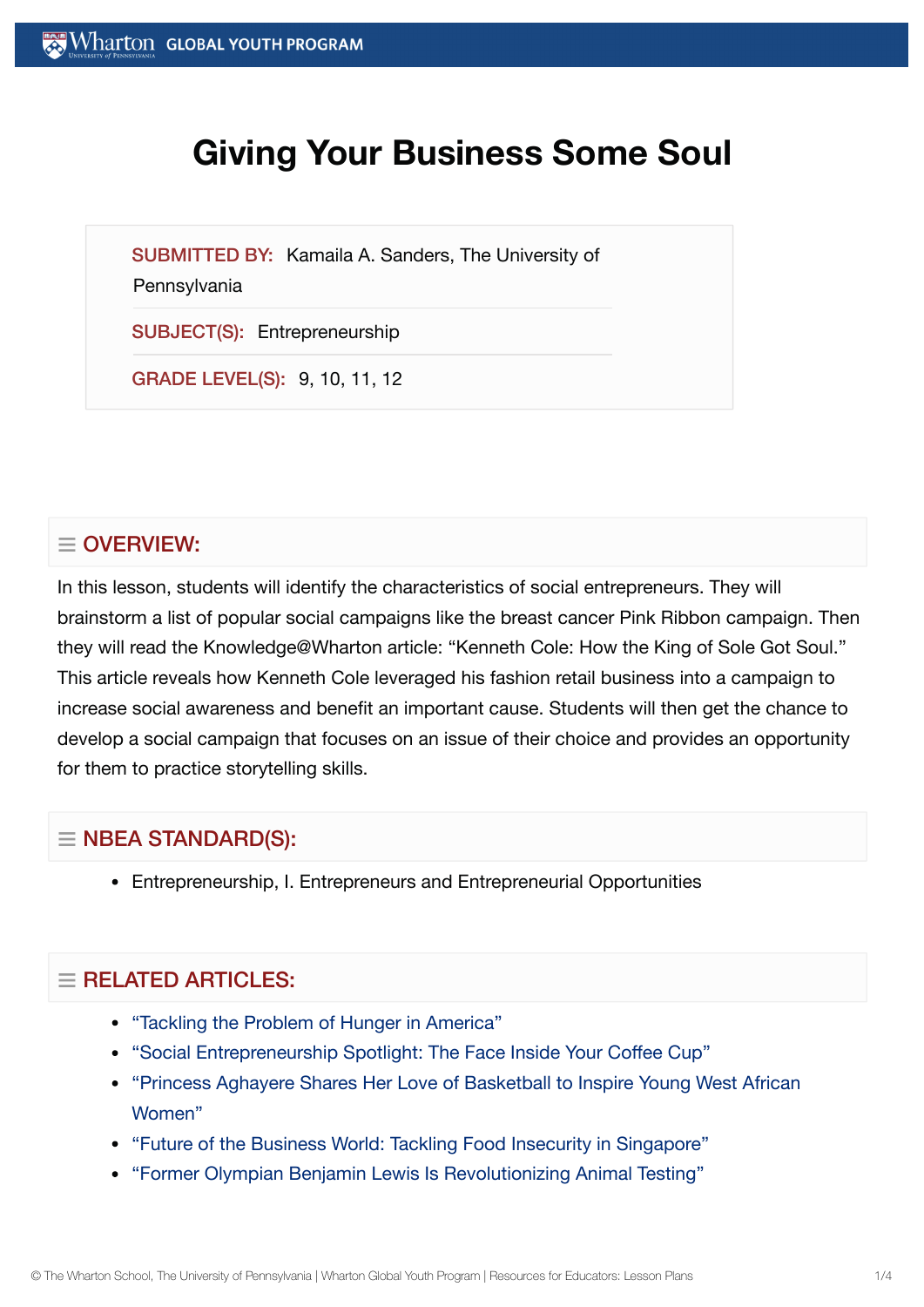## $\mathbf{W}$  Wharton Global youth program

- "Exploring Social [Entrepreneurship:](https://globalyouth.wharton.upenn.edu/articles/power-social-entrepreneurship/) 'My Generation Is Full of Activists and Humanitarians'"
- "Educator Toolkit: The Power of [Storytelling"](https://globalyouth.wharton.upenn.edu/articles/educator-toolkit-power-storytelling/)

**Common Core Standard(s):** Key ideas and details, craft and structure, comprehension and collaboration, presentation of knowledge and ideas.

**Objectives/Purposes:** In this lesson, students will identify the characteristics of a social entrepreneur and take a look into the world of social entrepreneurial campaigns.

#### **Knowledge@Wharton Article:**

["Kenneth](http://knowledge.wharton.upenn.edu/article.cfm?articleid=918) Cole: How the King of Sole Got Soul"

#### **Other Resources/Materials:**

- Butcher paper
- Construction paper
- Markers
- Crayons

## **Activity:**

1. *(5 mins)* Review the concept of social entrepreneurship (a social entrepreneur seeks to create social change by using entrepreneurial means.). Ask students about the different ways companies can have a social impact. Have them brainstorm about companies that run campaigns tied to social messages (example: Gap RED campaign for AIDS, Breast Cancer Pink).

2. *(10 mins)* Have students read the article: "Kenneth Cole: How the King of Sole Got Soul." Lead a discussion that covers: Who is Kenneth Cole? What is his business? How and why did he start his campaigns with social messages? What characteristics did Cole possess that made him want to start his campaign for AIDS?

#### Article takeaways:

• For more than two decades, Kenneth Cole avoided the limelight. He built a \$400 million shoe-and-clothing company, married the daughter of former New York Governor Mario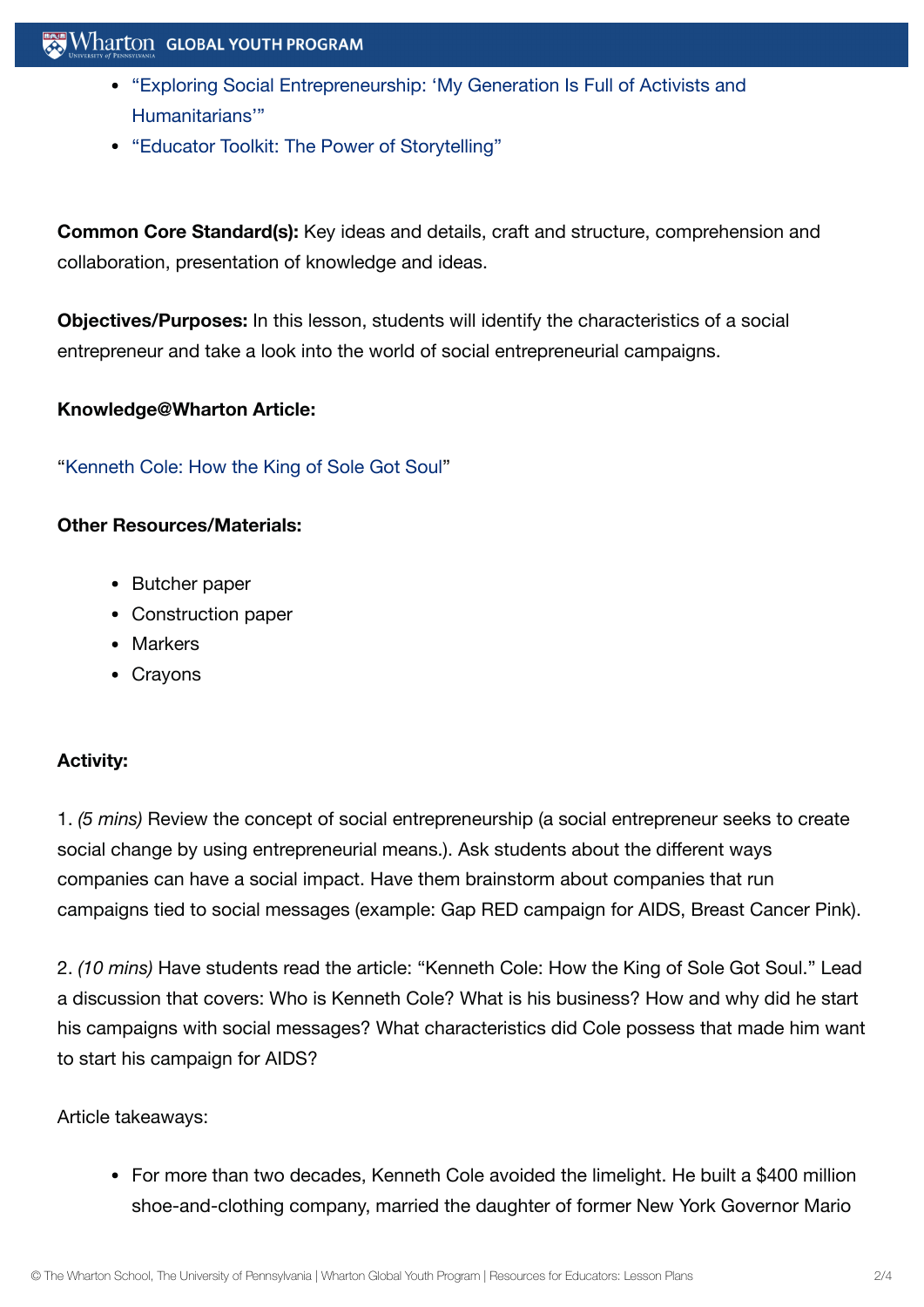## $\mathbb{R}$  Wharton Global Youth Program

Cuomo and played golf with Bill Clinton.

- Unlike such competitors as Calvin Klein and Ralph Lauren, he refused to turn himself into a celebrity. Instead of featuring his face in company ads, he lent his name to social issues – AIDS, homelessness, gun control, abortion.
- His beliefs have been good for business. They have garnered attention for his company, New York-based Kenneth Cole Productions, and have benefited Cole as well, creating value in what he admits can be a frivolous trade. "Nobody needs what I sell," he says. "There is probably not a person in this country who needs another pair of black shoes. Nobody needs more ties, more white shirts. My job is to get people to feel good about buying [these products] … But at the end of the day, there are things that are more important."
- "I tell that story often because we need to remind ourselves that in business and in life, the best solution isn't necessarily the most expensive one, but it's almost always the most creative one," Cole says.
- As part of a campaign on homelessness, customers were encouraged to donate shoes they no longer wore. The tag line was: "Have a heart, give a sole."

3. *(15 mins)* Kenneth Cole proved it can be good business to tie a company's image to a social campaign through advertising. Have students work in groups to develop their own social campaigns for a cause of their choosing. Have them come up with slogans, creative logos and items to sell to raise money for that cause. Have them consider where they would place ads (billboards, commercials, etc…), and undertake other activities to promote their cause. Furthermore, make sure that they have tied the social cause with a company's image. This is a great opportunity for students to begin developing their storytelling skills. Once they think through their campaigns, how will they effectively communicate them to the world? How might they tie personal stories into the social causes and use those to persuade people to get behind them?

4. *(15 mins)* Students are going to present their ideas to the class. A fun way to keep the class engaged is by letting it act as a board of directors for the company that the presenting group has chosen. As members of the Board of Directors, students will be asked to vote at the end of each presentation, to ascertain whether or not they would like to fund the idea. As decision makers, it will be important for students to ask questions about the social campaign presentations after each group has finished pitching their idea. Students can vote by writing yes or no on a post it, and handing it in after each presentation. After all the groups have made their presentations, tally up the votes and let students know whether their ideas were approved or not.